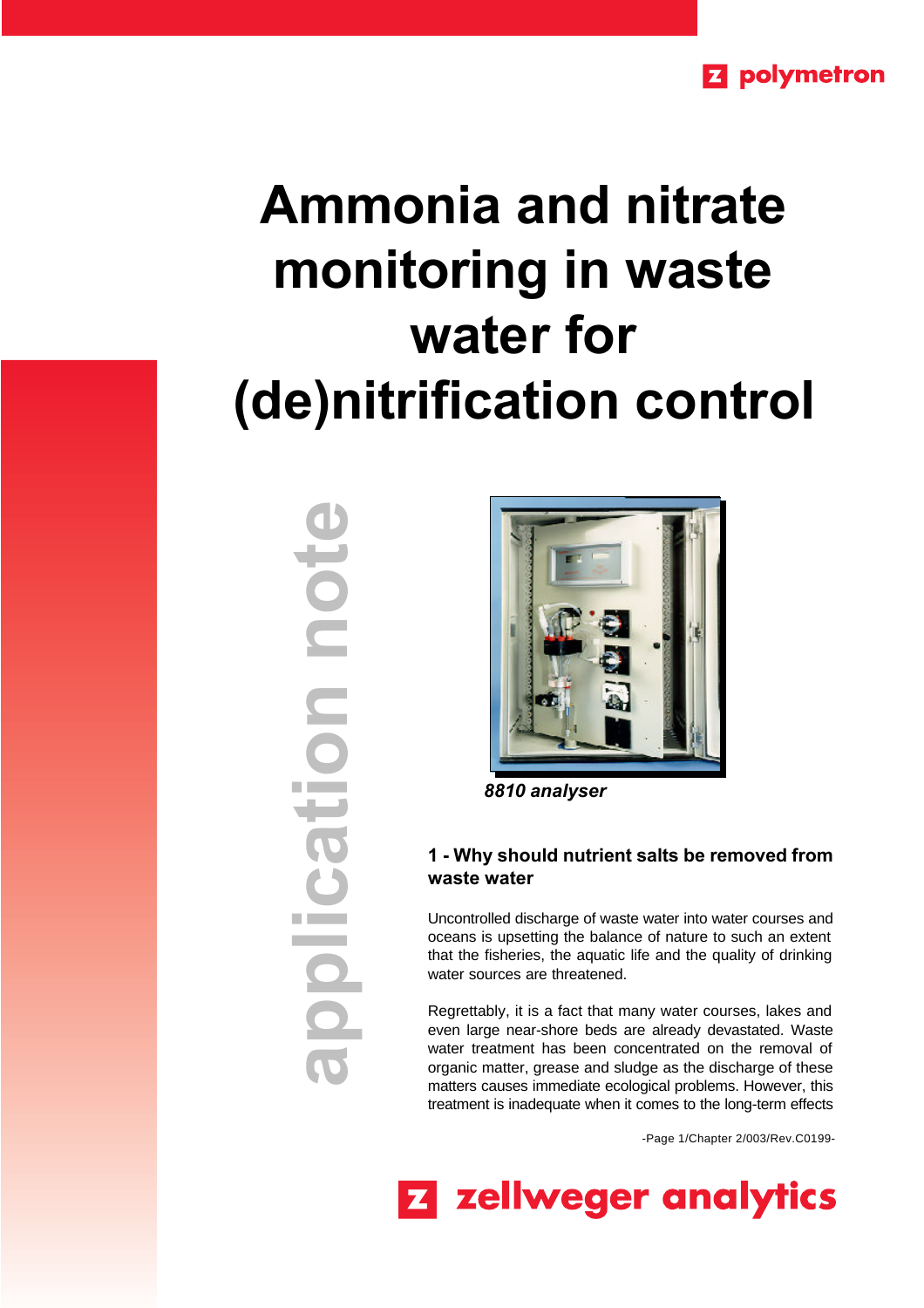

of waste water discharge.

The content of nutrient salts (nitrogen and phosphorus) in waste water causes a rampant growth of algea. This phenomenon, called eutrophication, will inevitably lead to a serious oxygen deficiency In the recipient. At some point, high concentrations of algea will necessitate that precautionary measures, urgently taken if the water source concerned is to be saved.

#### **2 - Nitrification - Denitrification processes**

Nitrification and denitrification are waste water treatment processes designed to counter the serious consequences of discharging nutrient salts into the natural courses.

The resulting effluent quality in among the very best obtainable as indicated by the average values on a daily basis :

| <b>AMMONIA</b>        | (in N-NH <sub>4</sub> ) | $0.5 - 2$ mg/l |
|-----------------------|-------------------------|----------------|
| <b>NITRATE</b>        | (in N-NO <sub>3</sub> ) | $2 - 4$ mg/l   |
| <b>TOTAL NITROGEN</b> |                         | $6 - 8$ mg/l   |

#### **NITRIFICATION**

Nitrification is the process in which ammonia nitrogen is oxidized into nitrite  $(NO<sub>2</sub>)$ and then into nitrate  $(NO<sub>3</sub>)$ . The nitrifying bacteria which converts ammonia into nitrate only works when oxygen is present, i.e in an **aerobic** environment.

| AMMONIUM NH <sub>4</sub> <sup>+</sup> |
|---------------------------------------|
| + OXYGEN                              |
| NITRITE NO <sub>2</sub>               |
| + OXYGEN                              |
| NITRATE NO <sub>3</sub>               |

-Page 2/Chapter 2/003/Rev.C0199-

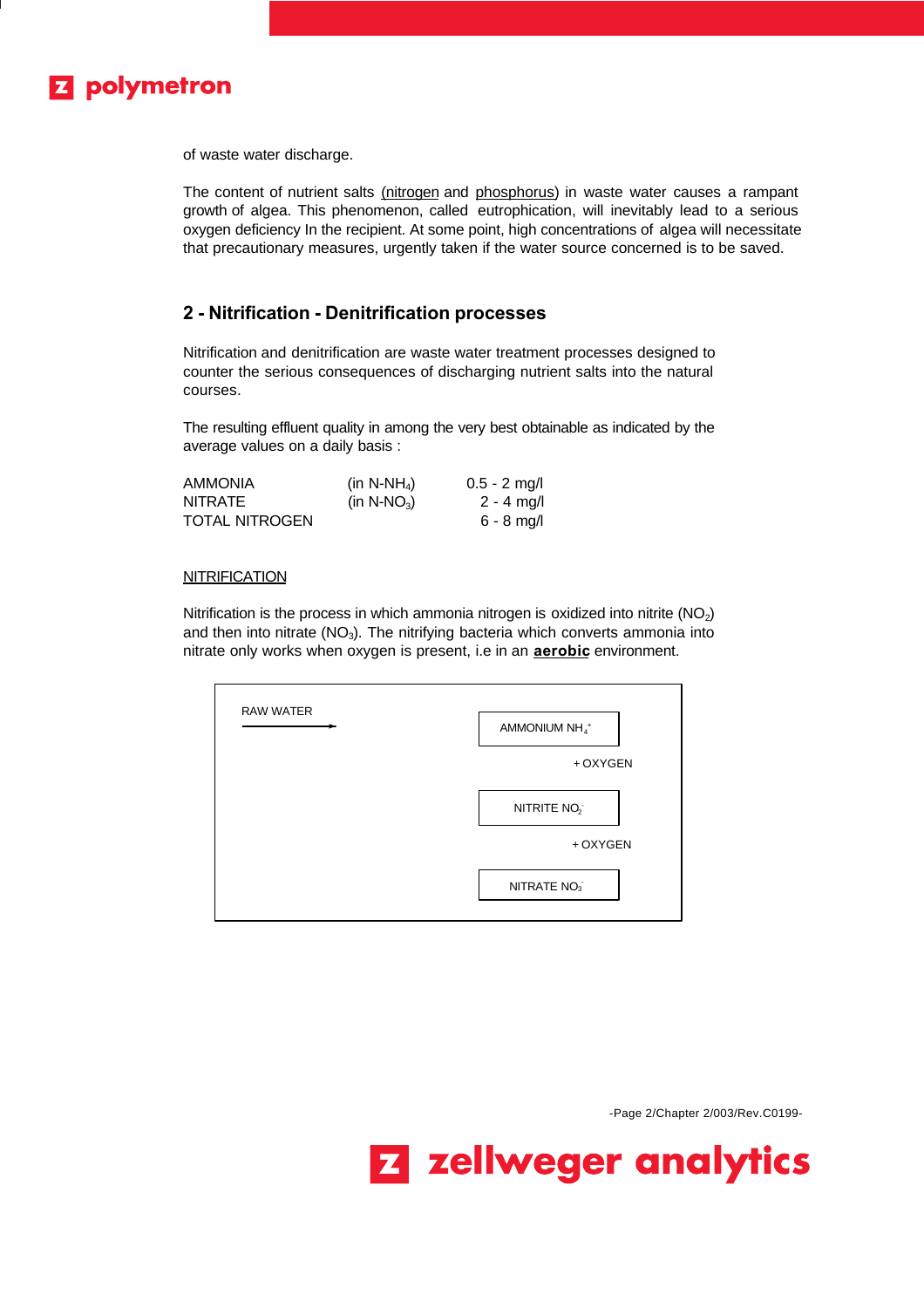

#### **DENITRIFICATION**

Denitrification is the process where the denitrifying bacteria converts the formed nitrate into nitrogen gas  $N<sub>2</sub>$ . The gas disappears into the atmosphere which in fact already contains 78 % nitrogen gas. The denitrifying bacteria works when no oxygen is present, i.e in an ANOXIC environment.



#### **3.1- Why ammonia monitoring in nitrification process ?**

As explained NITRIFICATION requires additionnal oxygen which is rather expensive and its concentration is critical for a good efficiency of the process.

In order to control the aeration, two 8810 analysers are installed : one at the inlet and the other at the outlet.



The ION SELECTIVE 8810 ANALYSER was chosen for its unique method of operation (no sample filtration required screening only) and for the following benefits :

=> Easily programmable => Automatic temperature compensation

- => Automatic reactor cleaning
- => Automatic calibration
- => Standard addition measurements
- => Low maintenance

**3.2 - 8810 ammonia analyser system configuration**

-Page 3/Chapter 2/003/Rev.C0199-

**Z** zellweger analytics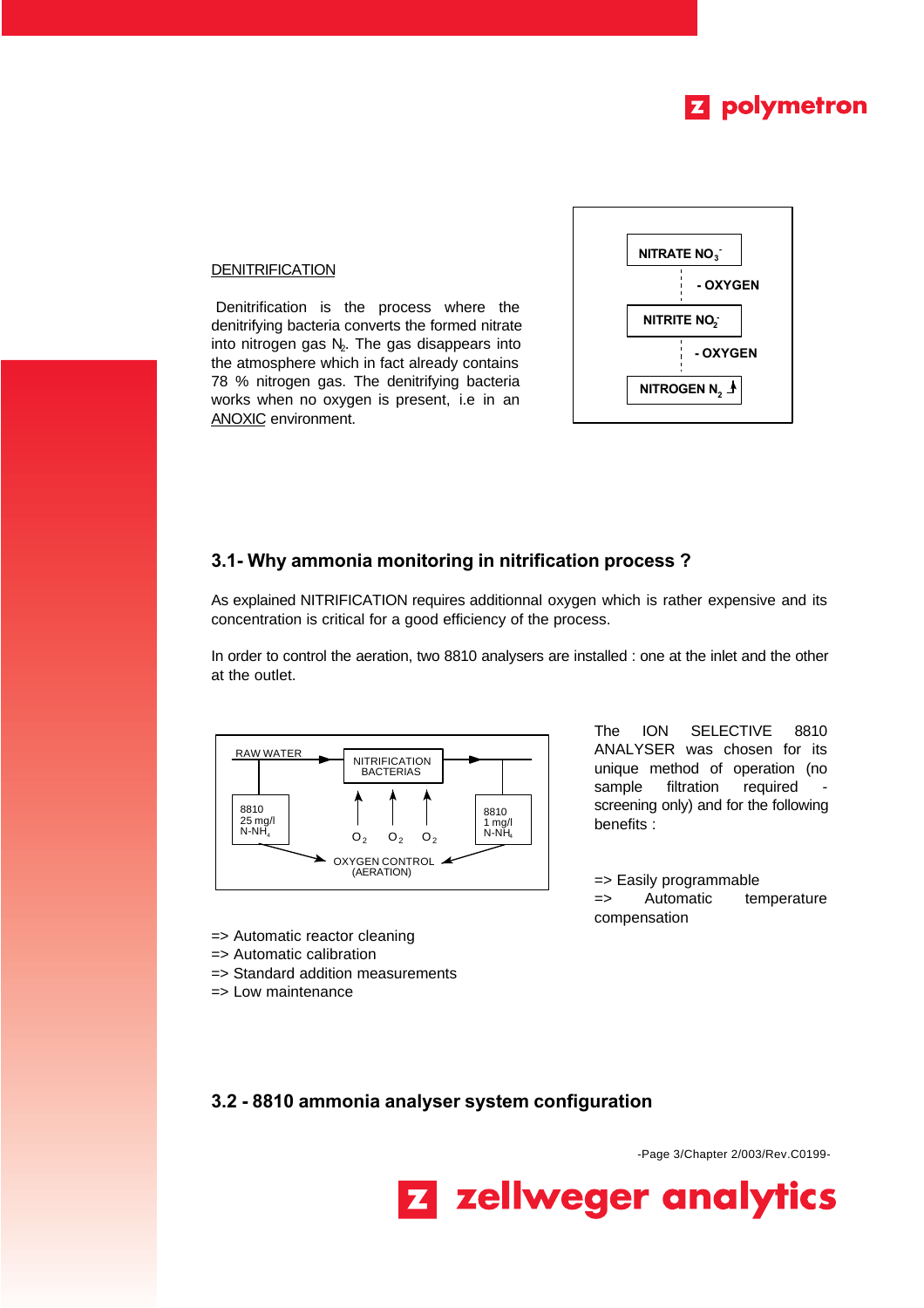## **Z** polymetron

. 368810, 36XXX Analyser model, ISE base unit includes ammonia measuring electrode, temperature sensor Pt100 and reagent peristaltic pump for sample conditionning with NaOH.

| 220V/50Hz |
|-----------|
| 240V/50Hz |
| 110V/60Hz |
| 110V/50Hz |
|           |

| .368810,56000  | Automatic chemical cleaning system    |
|----------------|---------------------------------------|
| . 368810,76000 | Automatic heating device / controller |

#### **OPTIONS**

| . 368810,71050 | Automatic calibration pump, micro piston complete with canister and |
|----------------|---------------------------------------------------------------------|
|                | level detector                                                      |
| . 368810,76000 | Automatic heating device/controller                                 |
| .368810.40000  | Wall mounted fiberglass cabinet                                     |
| . 368810,45000 | Free standing cabinet                                               |
| . 08811=A=20XY | 8811 sample sequencer complete for 8810 analyser (2, 3, 4, 5, or 6  |
|                | channels)                                                           |

#### **4.1 - Why nitrate monitoring in denitrification process ?**

As explained denitrification process works in anoxic conditions i.e. without any oxygen addition. The bacterias used in this denitrification process might require the addition of carbon to increase the reaction. Therefore, an external carbon source has to be added in the form of organic substances. Typical chemical products used are ETHANOL and METHANOL. In any case nitrate continuous measurement after the process gives an early indication of the denitrification efficiency.

-Page 4/Chapter 2/003/Rev.C0199-